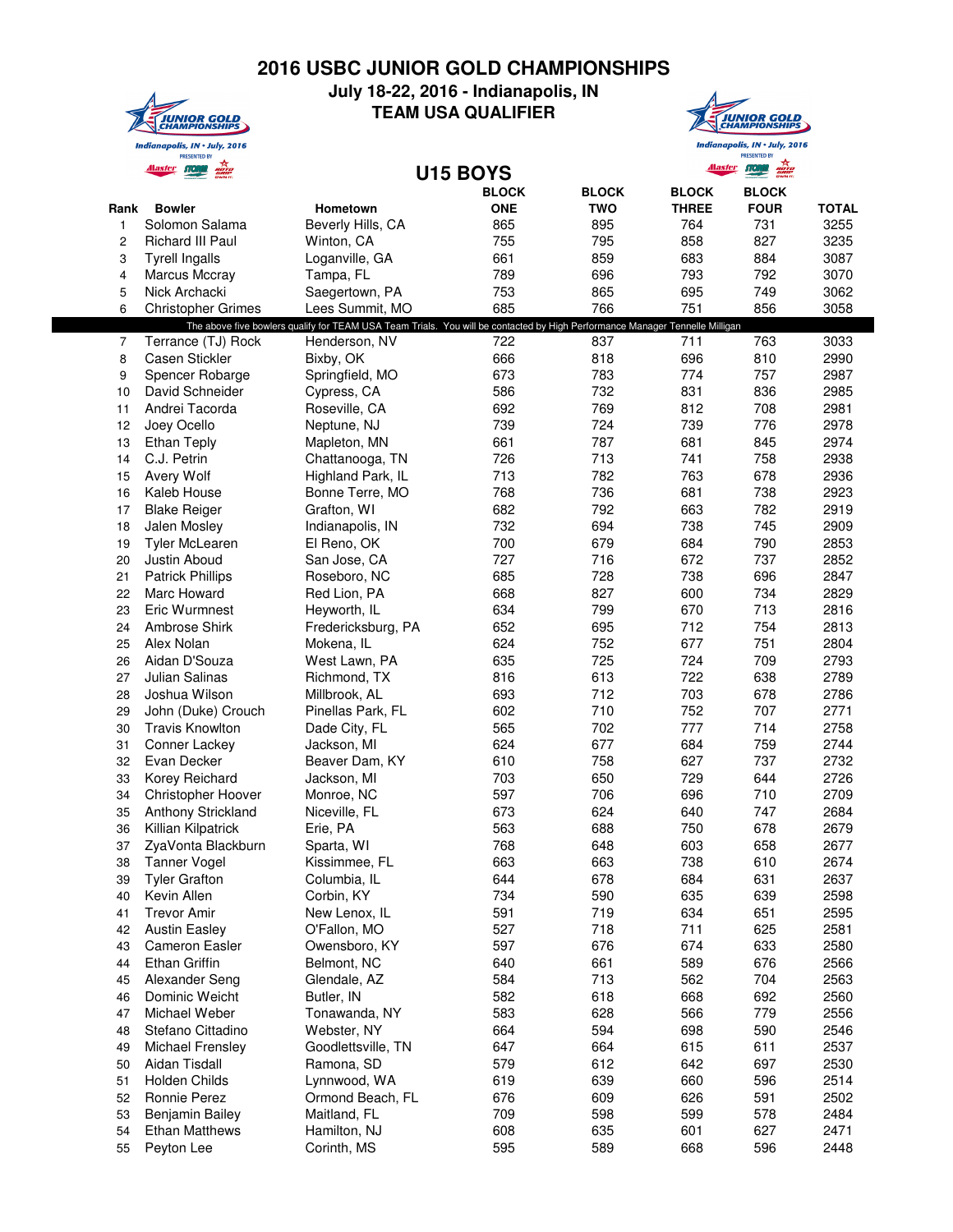| 56 | Donny Richards         | O Fallon, IL  | 606 | 626 | 567 | 597 | 2396 |
|----|------------------------|---------------|-----|-----|-----|-----|------|
| 56 | Robert Carlson         | Rozet, WY     | 610 | 602 | 571 | 613 | 2396 |
|    | 58 Brandon Williamson  | Lisle. IL     | 474 | 584 | 672 | 663 | 2393 |
| 59 | Briar Harper           | Owensboro, KY | 554 | 481 | 736 | 574 | 2345 |
|    | 60 Shayne MacFarlane   | Lewiston, ME  | 595 | 595 | 606 | 507 | 2303 |
| 61 | Corey Schramm          | Lafayette, IN | 512 | 560 | 559 | 576 | 2207 |
| 62 | <b>Matthew Tremain</b> | Gillette, WY  | 672 | 495 | 498 | 532 | 2197 |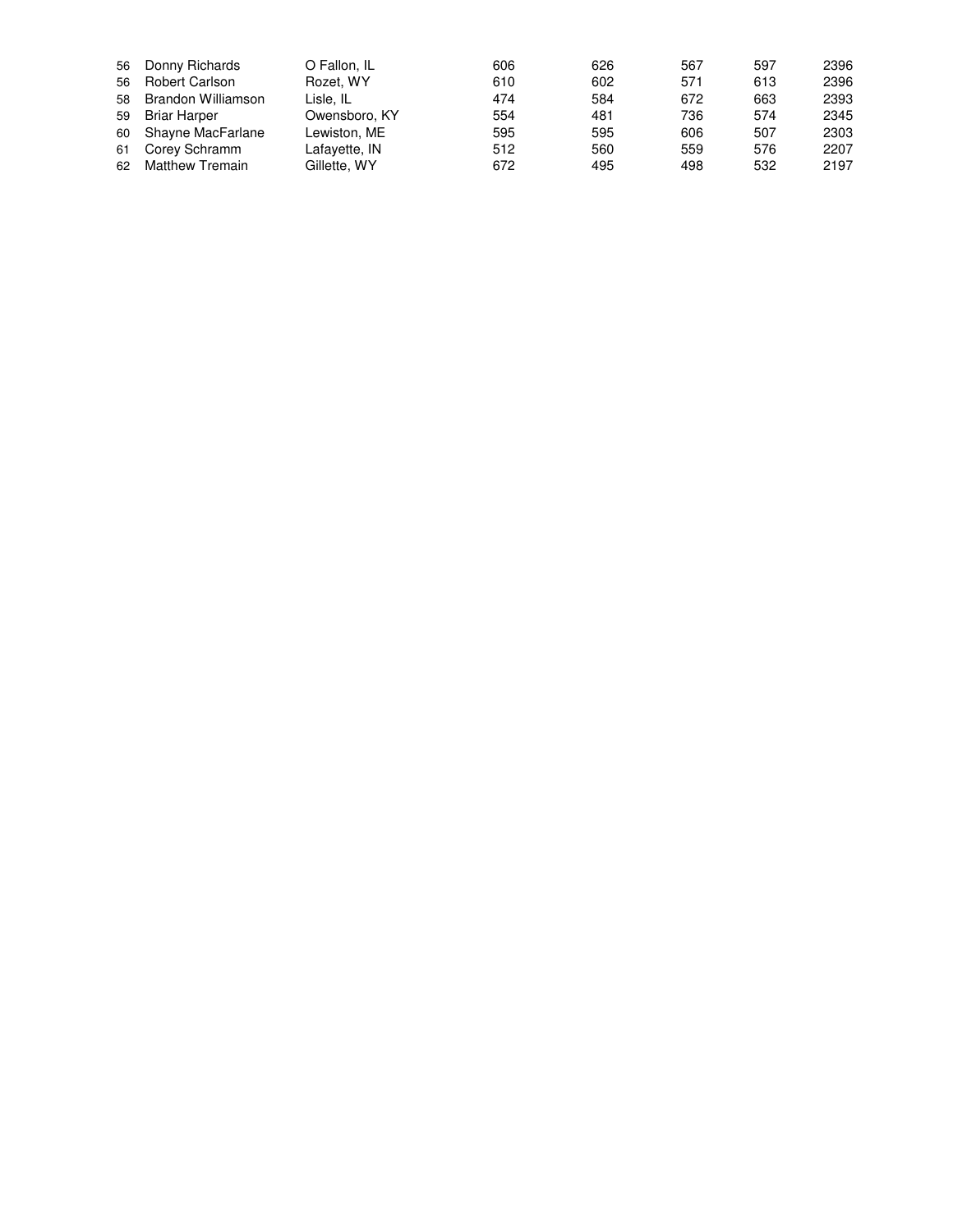| 1        | <b>Mabel Cummins</b>               | Elburn, IL                                                                                                                    | 739        | 720        | 790        | 802        | 3051         |
|----------|------------------------------------|-------------------------------------------------------------------------------------------------------------------------------|------------|------------|------------|------------|--------------|
| 2        | Danielle Jedlicki                  | Murfreesboro, TN                                                                                                              | 767        | 706        | 762        | 773        | 3008         |
| 3        | Amanda Naujokas                    | Ronkonkoma, NY                                                                                                                | 746        | 732        | 680        | 725        | 2883         |
| 3        | Maranda Pattison                   | Redwood Valley, CA                                                                                                            | 679        | 675        | 724        | 805        | 2883         |
|          |                                    | The above three bowlers qualify for TEAM USA Team Trials. You will be contacted by High Performance Manager Tennelle Milligan |            |            |            |            |              |
| 5        | <b>Crystal Elliott</b>             | Melbourne, FL                                                                                                                 | 705        | 672        | 693        | 809        | 2879         |
| 6        | Jennifer Loredo                    | Fresno, CA                                                                                                                    | 719        | 663        | 726        | 756        | 2864         |
| 7        | <b>Kamerin Peters</b>              | Toms River, NJ                                                                                                                | 636        | 689        | 816        | 684        | 2825         |
| 8        | Emma Owens                         | Owensboro, KY                                                                                                                 | 768        | 663        | 762        | 615        | 2808         |
| 9        | <b>Haley Youker</b>                | Minoa, NY                                                                                                                     | 708        | 705        | 657        | 732        | 2802         |
| 10       | Imari Blond                        | Flint, MI                                                                                                                     | 710        | 671        | 753        | 663        | 2797         |
| 11       | Skylar Brooks                      | Montgomery, AL                                                                                                                | 697        | 675        | 717        | 686        | 2775         |
| 12       | <b>Faith Welch</b>                 | Savannah, TN                                                                                                                  | 710        | 624        | 658        | 745        | 2737         |
| 13       | Chloe Skurzynski                   | Carlisle, PA                                                                                                                  | 728        | 678        | 653        | 666        | 2725         |
| 14       | <b>Madison Bailey</b>              | Rocklin, CA                                                                                                                   | 649        | 581        | 721        | 762        | 2713         |
| 15       | <b>Caroline Thesier</b>            | Mooresville, NC                                                                                                               | 714        | 604        | 745        | 646        | 2709         |
| 16<br>17 | Jenna Lehrer<br>Paige Peters       | Commack, NY<br>Toms River, NJ                                                                                                 | 631<br>708 | 643<br>684 | 679<br>587 | 747<br>703 | 2700<br>2682 |
| 18       | Savanna Razor                      | Hopkins, SC                                                                                                                   | 687        | 718        | 664        | 604        | 2673         |
| 19       | Amelia Kiefer                      | Jasper, IN                                                                                                                    | 718        | 666        | 641        | 646        | 2671         |
| 20       | Jenna Williams                     | Homosassa, FL                                                                                                                 | 674        | 619        | 639        | 737        | 2669         |
| 21       | Brynna Madison                     | Lincoln, NE                                                                                                                   | 699        | 621        | 584        | 737        | 2641         |
| 22       | Kayla Smith                        | Huron, SD                                                                                                                     | 738        | 697        | 623        | 573        | 2631         |
| 22       | Deanna Hopkins                     | Waco, TX                                                                                                                      | 598        | 640        | 776        | 617        | 2631         |
| 24       | Cherith Brockman                   | Campbellsville, KY                                                                                                            | 651        | 723        | 588        | 656        | 2618         |
| 25       | Brooke Bryan                       | Lincoln, CA                                                                                                                   | 555        | 721        | 707        | 625        | 2608         |
| 26       | <b>Rachel Hines</b>                | Medford, NY                                                                                                                   | 614        | 648        | 590        | 707        | 2559         |
| 27       | Marissa Kearin                     | Madison, SD                                                                                                                   | 624        | 669        | 661        | 603        | 2557         |
| 28       | <b>Trezure Connelly</b>            | Jacksonville, FL                                                                                                              | 579        | 688        | 672        | 578        | 2517         |
| 29       | Kaylee Hitt                        | Cold Spring, KY                                                                                                               | 663        | 643        | 630        | 556        | 2492         |
| 30       | Emma Parenteau                     | Edgewood, MD                                                                                                                  | 601        | 580        | 624        | 646        | 2451         |
| 31       | Jenica Baron                       | Inverness, IL                                                                                                                 | 596        | 633        | 656        | 564        | 2449         |
| 32       | <b>Skylar Smith</b>                | New Milford, CT                                                                                                               | 700        | 609        | 585        | 542        | 2436         |
| 33       | <b>Piper Reams</b>                 | Haysville, KS                                                                                                                 | 585        | 614        | 534        | 697        | 2430         |
| 34       | Caitlyn Chapman                    | Waxahachie, TX                                                                                                                | 626        | 621        | 622        | 519        | 2388         |
| 35       | <b>Emily Tornabene</b>             | Roselle, IL                                                                                                                   | 579        | 670        | 615        | 515        | 2379         |
| 36       | Grace Becker                       | Germantown, TN                                                                                                                | 494        | 566        | 643        | 643        | 2346         |
| 37       | Lara Kurt                          | Leland, NC                                                                                                                    | 634        | 584        | 597        | 530        | 2345         |
| 38       | <b>Emily Fortune</b>               | Boise, ID                                                                                                                     | 585<br>626 | 557<br>541 | 537<br>532 | 597<br>569 | 2276<br>2268 |
| 39<br>40 | Jacqueline Oliphant<br>Amanda Vogt | Woodbine, KY<br>Pleasant Grove, CA                                                                                            | 560        | 574        | 596        | 529        | 2259         |
| 41       | <b>Taylor Petrey</b>               | Corbin, KY                                                                                                                    | 582        | 559        | 521        | 556        | 2218         |
| 42       | <b>Kinsey Miller</b>               | Salina, KS                                                                                                                    | 623        | 489        | 563        | 540        | 2215         |
| 43       | Samantha Hesler                    | Dallas, TX                                                                                                                    | 507        | 549        | 502        | 549        | 2107         |
|          |                                    |                                                                                                                               |            |            |            |            |              |
|          |                                    |                                                                                                                               | U20 BOYS   |            |            |            |              |
| 1        | <b>Wesley Low</b>                  | Palmdale, CA                                                                                                                  | 917        | 751        | 883        | 958        | 3509         |
| 2        | Pete Vergos                        | Apopka, FL                                                                                                                    | 945        | 822        | 902        | 821        | 3490         |
| 3        | <b>Thomas Mcneal</b>               | Burien, WA                                                                                                                    | 787        | 934        | 914        | 849        | 3484         |
| 4        | Cortez Schenck                     | Phoenix, AZ                                                                                                                   | 812        | 834        | 833        | 959        | 3438         |
| 5        | Kennon McFalls                     | Gastonia, NC                                                                                                                  | 773        | 884        | 900        | 867        | 3424         |
| 6        | <b>Brandon Knowles</b>             | Westminster, CO                                                                                                               | 755        | 991        | 797        | 797        | 3340         |
| 7        | Jonathan Bowman                    | Peru, NY                                                                                                                      | 834        | 812        | 877        | 810        | 3333         |
| 8        | Andrew Letscher                    | Canfield, OH                                                                                                                  | 887        | 800        | 836        | 809        | 3332         |
| 9        | Jacob Kersten                      | Clarkston, MI                                                                                                                 | 839        | 760        | 871        | 815        | 3285         |
| 10       | Jordan Bryant                      | Detroit, MI                                                                                                                   | 840        | 783        | 855        | 796        | 3274         |
| 11       | Hunter Kempton                     | Buzzards Bay, MA                                                                                                              | 750        | 875        | 826        | 820        | 3271         |
| 11       | <b>Ryan Winters</b>                | Livonia, MI                                                                                                                   | 895        | 742        | 743        | 891        | 3271         |
| 13       | Michael Martell                    | Brooklyn, NY                                                                                                                  | 794        | 773        | 779        | 896        | 3242         |
| 13       | <b>Benjamin Estes</b>              | Statesville, NC                                                                                                               | 783        | 745        | 947        | 767        | 3242         |
| 15       | Justin Carl                        | Albany, NY                                                                                                                    | 799        | 770        | 784        | 885        | 3238         |
| 16       | Jacob Dunnum                       | La Crosse, WI                                                                                                                 | 778        | 808        | 819        | 824        | 3229         |
| 17       | Jack Cook                          | Denville, NJ                                                                                                                  | 799        | 770        | 793        | 849        | 3211         |

**U15 GIRLS**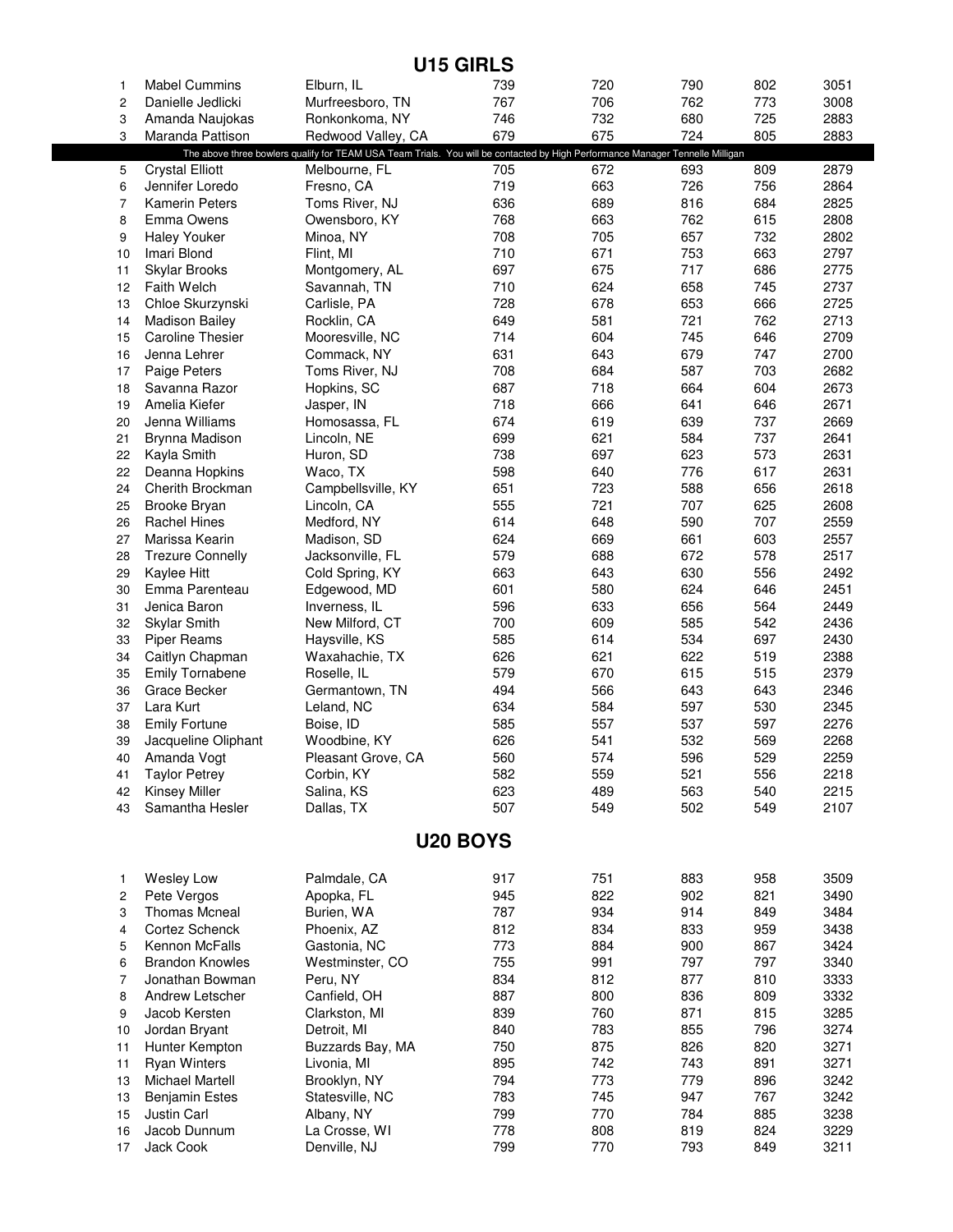| 18       | <b>Tyler Burkart</b>         | Holiday, FL                                                                                                                    | 834        | 727        | 753        | 886        | 3200         |
|----------|------------------------------|--------------------------------------------------------------------------------------------------------------------------------|------------|------------|------------|------------|--------------|
| 19       | <b>Grant Oehler</b>          | Carmel, IN                                                                                                                     | 806        | 784        | 866        | 720        | 3176         |
| 20       | Jordan Nunn                  | Flint, MI                                                                                                                      | 808        | 810        | 855        | 701        | 3174         |
| 20       | Holden Luke                  | Sioux Falls, SD                                                                                                                | 848        | 760        | 760        | 806        | 3174         |
| 22       | Bryan Hahlen                 | Greenwood, SC                                                                                                                  | 738        | 842        | 850        | 742        | 3172         |
| 23       | Daniel Hanson                | Tacoma, WA                                                                                                                     | 770        | 857        | 768        | 774        | 3169         |
| 24       | <b>William Boston</b>        | Evansville, IN                                                                                                                 | 762        | 768        | 824        | 813        | 3167         |
|          |                              | The above twenty bowlers qualify for TEAM USA Team Trials. You will be contacted by High Performance Manager Tennelle Milligan |            |            |            |            |              |
| 25       | Cerell Cardines              | Las Vegas, NV                                                                                                                  | 799        | 675        | 821        | 861        | 3156         |
| 26       | Kevin Fischer                | Winter Park, FL                                                                                                                | 814        | 791        | 822        | 723        | 3150         |
| 26       | Alexander Aguirre            | Tracy, CA                                                                                                                      | 755        | 811        | 764        | 820        | 3150         |
| 26       | Andrew Lazarchick            | Brick, NJ                                                                                                                      | 694        | 718        | 828        | 910        | 3150         |
| 29       | Christopher Trotta           | Shirley, NY                                                                                                                    | 711        | 727        | 765        | 937        | 3140         |
| 30       | Adam Zimmerman               | Deer Park, NY                                                                                                                  | 790        | 732        | 800        | 815        | 3137         |
| 31       | Collin Smith                 | Huron, SD                                                                                                                      | 726        | 727        | 855        | 826        | 3134         |
| 32       | Sean Connolly                | Apopka, FL                                                                                                                     | 848        | 829        | 705        | 750        | 3132         |
| 33       | Nicholas Azumi               | Waipahu, HI                                                                                                                    | 780        | 843        | 656        | 849        | 3128         |
| 34       | Joshua Pate                  | Inver Grove Heights, MN                                                                                                        | 813        | 863        | 714        | 737        | 3127         |
| 35       | Meeco Walker                 | E. Cleveland, OH                                                                                                               | 860        | 731        | 712        | 817        | 3120         |
| 35       | Daniel Chin                  | Daly City, CA                                                                                                                  | 792        | 787        | 700        | 841        | 3120         |
| 37       | Christopher Wiley            | Freeport, IL                                                                                                                   | 742        | 782        | 761        | 829        | 3114         |
| 38       | Kaan Kurt                    | Leland, NC                                                                                                                     | 776        | 656        | 908        | 772        | 3112         |
| 39       | Matt Lyons                   | Mantua, OH                                                                                                                     | 819        | 750        | 746        | 795        | 3110         |
| 40       | <b>Brandon Biondo</b>        | Carpentersville, IL                                                                                                            | 866        | 711<br>778 | 773        | 759        | 3109         |
| 41<br>42 | Aaron Yuratovich             | Olathe, KS<br>Wernersville, PA                                                                                                 | 798<br>776 | 839        | 791<br>711 | 741<br>781 | 3108<br>3107 |
| 43       | Jack Celmer<br>Drew Esposito |                                                                                                                                | 766        | 821        | 747        | 770        | 3104         |
| 44       | Daniel Bolan                 | Selden, NY<br>Orlando, FL                                                                                                      | 780        | 754        | 807        | 762        | 3103         |
| 45       | <b>Tyler Kurcz</b>           | Hanover Park, IL                                                                                                               | 776        | 780        | 737        | 809        | 3102         |
| 46       | Kristopher Yadao             | Pearl City, HI                                                                                                                 | 748        | 766        | 711        | 875        | 3100         |
| 47       | Corben Sadowski              | Roselle, IL                                                                                                                    | 759        | 759        | 841        | 740        | 3099         |
| 48       | <b>Conner Kolessides</b>     | Great Falls, VA                                                                                                                | 759        | 780        | 769        | 786        | 3094         |
| 49       | <b>Briton Helton</b>         | Charleston, TN                                                                                                                 | 890        | 705        | 806        | 691        | 3092         |
| 50       | <b>Andrew Marotta</b>        | Ballston Spa, NY                                                                                                               | 798        | 765        | 739        | 787        | 3089         |
| 51       | Joe Gerencser                | Henderson, NV                                                                                                                  | 915        | 680        | 829        | 664        | 3088         |
| 52       | Jeromey Hodsdon              | Sauk City, WI                                                                                                                  | 757        | 787        | 773        | 768        | 3085         |
| 53       | Zachary Singer               | Buffalo Grove, IL                                                                                                              | 753        | 655        | 844        | 829        | 3081         |
| 54       | Noah Tom                     | San Ramon, CA                                                                                                                  | 802        | 735        | 724        | 817        | 3078         |
| 55       | Andrew Olson                 | Sun Prairie, WI                                                                                                                | 731        | 729        | 824        | 791        | 3075         |
| 56       | Raymond Repaci               | Altamonte Springs, FL                                                                                                          | 783        | 816        | 734        | 739        | 3072         |
| 57       | Anthony Naujokas             | Lake Ronkonkoma, NY                                                                                                            | 875        | 753        | 759        | 684        | 3071         |
| 58       | Tom Hankey                   | Great Barrington, MA                                                                                                           | 752        | 731        | 844        | 743        | 3070         |
| 59       | Alex Lankford                | Wichita, KS                                                                                                                    | 886        | 689        | 748        | 743        | 3066         |
| 59       | Anthony Veney                | Columbia, SC                                                                                                                   | 809        | 698        | 776        | 783        | 3066         |
| 61       | <b>David Daniels</b>         | Sebring, FL                                                                                                                    | 727        | 779        | 770        | 789        | 3065         |
| 62       | <b>Brady Edwards</b>         | Lithia, FL                                                                                                                     | 696        | 798        | 793        | 774        | 3061         |
| 63       | Dave Callahan                | Levittown, PA                                                                                                                  | 842        | 676        | 761        | 774        | 3053         |
| 64       | <b>Ben Hardin</b>            | Tampa, FL                                                                                                                      | 725        | 861        | 669        | 797        | 3052         |
| 65       | Manuel Sanchez               | Chicago, IL                                                                                                                    | 723        | 753        | 757        | 818        | 3051         |
| 66       | Ryan Kajihiro                | Waipahu, HI                                                                                                                    | 825        | 776        | 678        | 768        | 3047         |
| 67       | Zach Mitchell                | Farmington, MN                                                                                                                 | 727        | 867        | 701        | 751        | 3046         |
| 68       | Brennan Haugh                | Faribault, MN                                                                                                                  | 753        | 735        | 838        | 717        | 3043         |
| 69       | Chase Kaufman                | Swartz Creek, MI                                                                                                               | 782        | 749        | 732        | 775        | 3038         |
| 69       | <b>Briley Haugh</b>          | Faribault, MN                                                                                                                  | 665        | 778        | 789        | 806        | 3038         |
| 71       | <b>Tyler Gromlovits</b>      | Junction City, KS                                                                                                              | 807        | 702        | 760        | 764        | 3033         |
| 72       | Michael Dertz                | Tinley Park, IL                                                                                                                | 726        | 737        | 841        | 728        | 3032         |
| 73       | <b>Walter Tomlin</b>         | Ranson, WV                                                                                                                     | 812        | 676        | 809        | 730        | 3027         |
| 74       | Anthony M Dodge              | North Bend, NE                                                                                                                 | 802        | 724        | 799        | 701        | 3026         |
| 75       | <b>Terry Salvant III</b>     | Memphis, TN                                                                                                                    | 740        | 840        | 657        | 788        | 3025         |
| 76       | EJ Baradas                   | Roseville, CA                                                                                                                  | 760        | 808        | 698        | 757        | 3023         |
| 77       | Anthony Schanen              | Glendale, CA                                                                                                                   | 816        | 742        | 757        | 705        | 3020         |
| 78       | David Eggert                 | New Lenox, IL                                                                                                                  | 809        | 714        | 775        | 717        | 3015         |
| 79       | Jacob Freand                 | Jerseyville, IL                                                                                                                | 737        | 683        | 821        | 769        | 3010         |
| 79       | Tristan Leyen                | Perry Hall, MD                                                                                                                 | 760<br>723 | 769        | 744        | 737        | 3010         |
| 81       | Noah Prima                   | Hammond, LA                                                                                                                    |            | 663        | 851        | 772        | 3009         |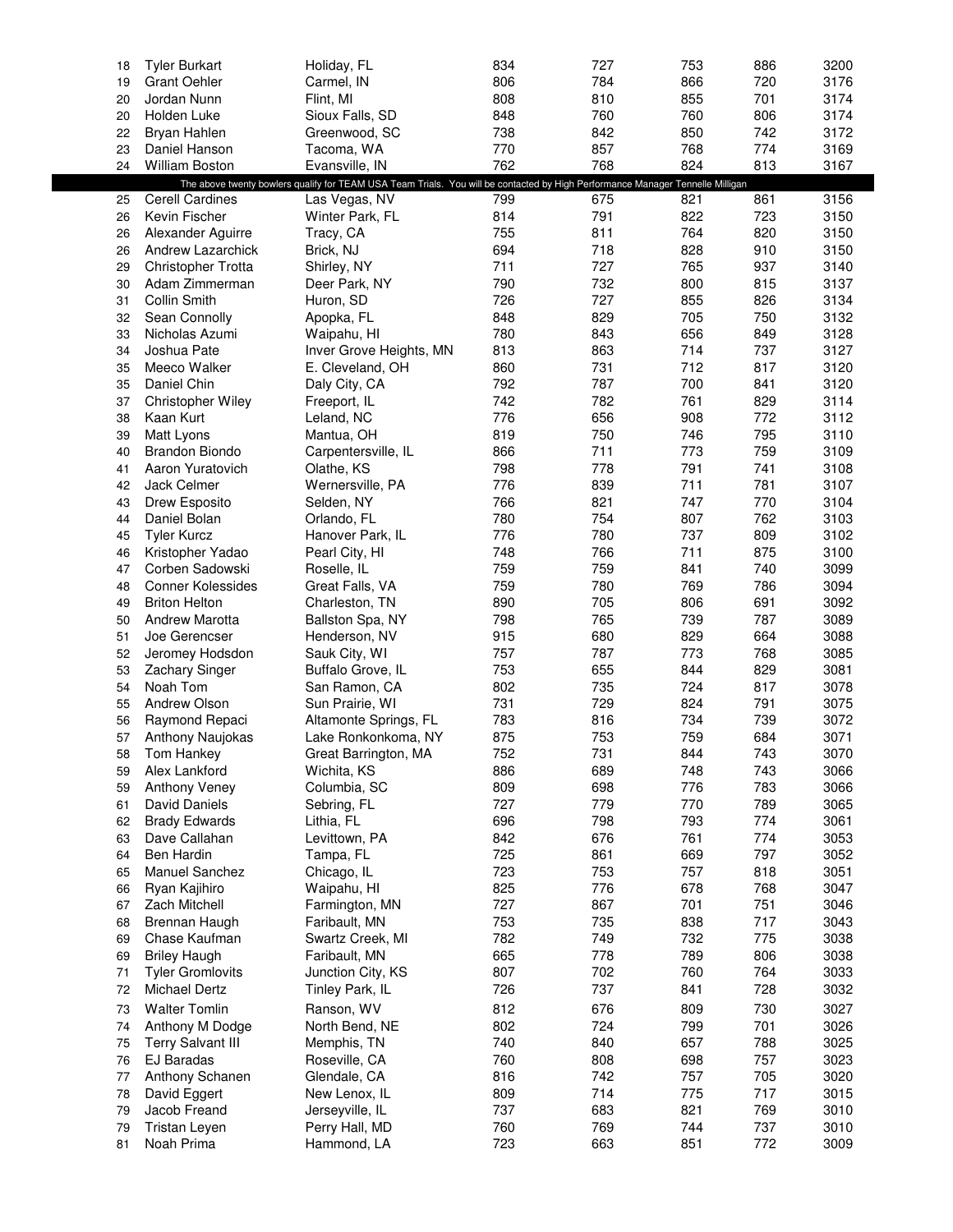| 81  | <b>Andrew Lissik</b>       | Columbia, MD        | 774 | 675 | 911 | 649 | 3009 |
|-----|----------------------------|---------------------|-----|-----|-----|-----|------|
| 83  | Jakob Sisk                 | Rossville, IN       | 810 | 643 | 780 | 771 | 3004 |
| 83  | <b>Teagan Smale</b>        | Boulder City, NV    | 788 | 777 | 733 | 706 | 3004 |
| 85  | Collin Walsh               | Columbia, MO        | 838 | 748 | 726 | 688 | 3000 |
| 86  | Jacob Mullen               | Bellingham, WA      | 662 | 744 | 771 | 821 | 2998 |
| 87  | Kyle Lewis                 | Lansing, MI         | 633 | 780 | 765 | 819 | 2997 |
| 88  | Thorsten Przychocki        | Sebring, FL         | 738 | 678 | 798 | 780 | 2994 |
|     | <b>Malik Grove</b>         |                     | 747 | 733 | 675 |     | 2993 |
| 89  |                            | Mason, OH           | 723 | 737 | 735 | 838 | 2991 |
| 90  | Dempsey Crandell           | Easton, MD          |     |     |     | 796 |      |
| 91  | <b>Brian Kennedy</b>       | Philadelphia, PA    | 632 | 759 | 784 | 814 | 2989 |
| 92  | Ryan Carlisi               | Trenton, NJ         | 690 | 854 | 715 | 729 | 2988 |
| 92  | Jerod Hromek               | Towanda, KS         | 801 | 739 | 792 | 656 | 2988 |
| 94  | <b>Jarrod Scents</b>       | Sandwich, IL        | 762 | 783 | 737 | 704 | 2986 |
| 94  | <b>Brandon Dodge</b>       | North Bend, NE      | 786 | 692 | 799 | 709 | 2986 |
| 96  | <b>Christopher Radliff</b> | Schenectady, NY     | 778 | 706 | 690 | 810 | 2984 |
| 97  | Sergio Torres              | Henderson, NV       | 714 | 666 | 729 | 874 | 2983 |
| 98  | <b>Mitchell Rusinek</b>    | Canton, MI          | 818 | 671 | 747 | 744 | 2980 |
| 99  | <b>Samuel Moss</b>         | Midlothian, VA      | 781 | 778 | 701 | 715 | 2975 |
| 99  | <b>Zachary Brandt</b>      | Kalamazoo, MI       | 695 | 731 | 694 | 855 | 2975 |
| 101 | Steven Welsh               | Patchogue, NY       | 713 | 718 | 823 | 720 | 2974 |
|     | 102 Justin O'shaughnessy   | Canton, MI          | 690 | 693 | 844 | 746 | 2973 |
|     | 102 Alex Denton            | Waverly, IA         | 773 | 738 | 735 | 727 | 2973 |
| 104 | Sebastian Steele           | Apopka, FL          | 873 | 779 | 725 | 591 | 2968 |
| 104 | James Jordan               | Louisville, KY      | 701 | 725 | 849 | 693 | 2968 |
| 106 | Zachary Choltco            | New Kensington, PA  | 805 | 750 | 629 | 782 | 2966 |
| 107 | <b>Mitchel Guzzle</b>      | Rock Falls, IL      | 684 | 922 | 703 | 650 | 2959 |
| 108 | Nicholas Caruana           | Holbrook, NY        | 744 | 755 | 799 | 649 | 2947 |
| 109 | <b>Adam Turner</b>         | Rochester, NY       | 763 | 795 | 751 | 636 | 2945 |
| 110 | <b>McKinley Knopp</b>      | Campbellsville, KY  | 668 | 819 | 729 | 728 | 2944 |
| 111 | Antar Howard               | Kalamazoo, MI       | 824 | 701 | 699 | 714 | 2938 |
|     | 112 Matthew Diamond        | Dayton, OH          | 727 | 800 | 648 | 761 | 2936 |
| 113 | <b>Christian Harris</b>    | Cleveland, OH       | 724 | 705 | 815 | 691 | 2935 |
| 114 | Kodie Lovejoy              | Wakonda, SD         | 703 | 736 | 718 | 775 | 2932 |
| 115 | <b>Bryan Kimmel</b>        | Apollo Beach, FL    | 685 | 739 | 728 | 773 | 2925 |
| 116 | Robert Borowski            | Lexington, KY       | 711 | 775 | 666 | 771 | 2923 |
|     | 116 Austin Musselman       | Catoosa, OK         | 806 | 677 | 738 | 702 | 2923 |
| 118 | Logan Williams             | Anchorage, AK       | 688 | 768 | 720 | 740 | 2916 |
| 119 | <b>Hunter Machin</b>       | Baltimore, MD       | 722 | 781 | 682 | 730 | 2915 |
| 120 | <b>Matthew Smith</b>       | New Braunfels, TX   | 827 | 695 | 797 | 591 | 2910 |
| 120 | Noah Baird                 | Franklin, NC        | 688 | 808 | 689 | 725 | 2910 |
| 122 | <b>Trevor Morgan</b>       | Henrico, VA         | 587 | 830 | 745 | 747 | 2909 |
|     | 123 Justin Larson          | Fairport, NY        | 780 | 698 | 715 | 711 | 2904 |
| 124 | Sam Brandt                 | Fremont, MI         | 694 | 804 | 669 | 731 | 2898 |
| 125 | Nick Haugen                | Menomonee Falls, WI | 679 | 757 | 720 | 741 | 2897 |
| 126 | Casey Cohagan              | Fairport Harbor, OH | 613 | 634 | 773 | 875 | 2895 |
| 126 | Andrew Heritage            | Evansville, WI      | 726 | 737 | 685 | 747 | 2895 |
| 128 | <b>Cory Shorter</b>        | Easton, MD          | 704 | 714 | 696 | 777 | 2891 |
| 129 | William Clukay             | Winchendon, MA      | 720 | 692 | 670 | 808 | 2890 |
| 130 | Marcus Zinn                | Portland, MI        | 746 | 709 | 751 | 683 | 2889 |
| 131 | Roman Dacasin              | Daly City, CA       | 740 | 636 | 814 | 698 | 2888 |
| 132 | Jimmy Mitchell             | Grand Haven, MI     | 782 | 700 | 825 | 579 | 2886 |
| 133 | Kai Devine                 | Minooka, IL         | 715 | 720 | 768 | 679 | 2882 |
| 134 | Jerry Jennings             | Yakima, WA          | 704 | 755 | 691 | 729 | 2879 |
| 135 | Joshua Ramos               | Oviedo, FL          | 722 | 701 | 780 | 674 | 2877 |
|     |                            |                     | 680 | 737 | 764 | 696 | 2877 |
| 135 | <b>Tyler Davis</b>         | Zephyrhills, FL     |     |     |     |     |      |
| 137 | James Fitzgerald           | Helotes, TX         | 759 | 804 | 626 | 684 | 2873 |
| 138 | Donovan Thomas             | Longmont, CO        | 807 | 649 | 719 | 697 | 2872 |
| 139 | Carson Opela               | Rio Rancho, NM      | 745 | 808 | 606 | 712 | 2871 |
| 140 | <b>Cortney Rhodes</b>      | San Antonio, TX     | 665 | 700 | 696 | 805 | 2866 |
| 141 | Dawson Miller              | Huntingtown, MD     | 681 | 687 | 749 | 741 | 2858 |
|     | 142 Adam Beasley           | Fort Worth, TX      | 742 | 659 | 826 | 626 | 2853 |
| 143 | <b>Braijon Carter</b>      | Chicago, IL         | 694 | 763 | 679 | 710 | 2846 |
| 144 | Cade Hartsfield            | San Antonio, TX     | 707 | 745 | 632 | 760 | 2844 |
| 145 | Antony (AJ) Sherinian      | New Braunfels, TX   | 693 | 808 | 643 | 698 | 2842 |
| 146 | Josh Vaughn                | Dunkirk, IN         | 737 | 756 | 626 | 716 | 2835 |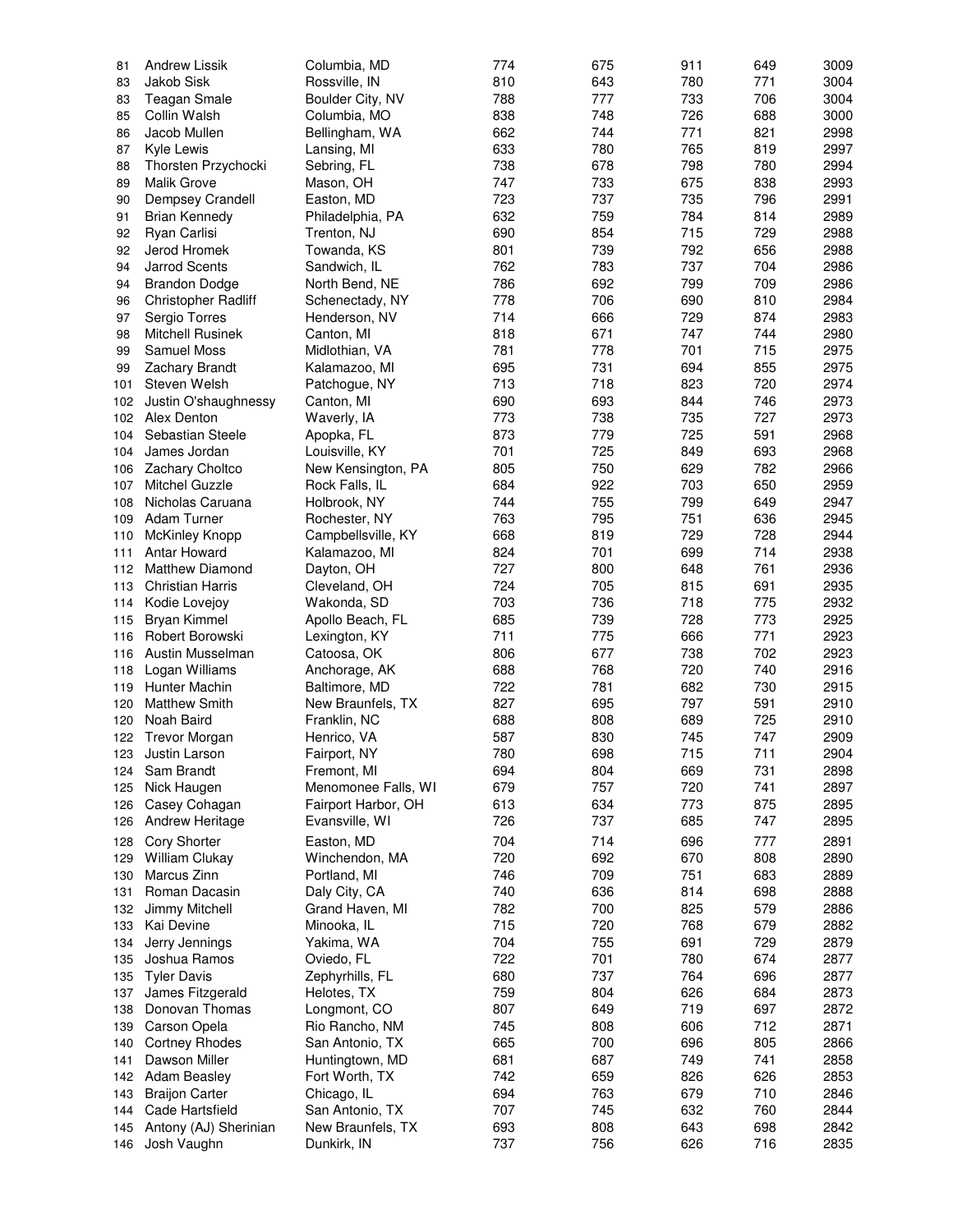| 147 | RJ McMurren             | New Braunfels, TX       | 779 | 683 | 658 | 713 | 2833 |
|-----|-------------------------|-------------------------|-----|-----|-----|-----|------|
| 148 | Alexander Jensen        | Chicago, IL             | 617 | 770 | 735 | 710 | 2832 |
| 149 | <b>Tyler Hogstrom</b>   | Seattle, WA             | 790 | 606 | 760 | 671 | 2827 |
| 150 | Max Oertling            | Slidell, LA             | 832 | 687 | 678 | 628 | 2825 |
|     |                         |                         |     |     |     |     |      |
| 151 | Kyle Bean               | Mount Vernon, IL        | 709 | 811 | 650 | 652 | 2822 |
| 152 | Sean Getchell           | Lees Summit, MO         | 667 | 800 | 660 | 694 | 2821 |
| 153 | <b>Zachery Porter</b>   | Schenectady, NY         | 759 | 784 | 635 | 640 | 2818 |
| 154 | Nick DeCesaro           | Kenosha, WI             | 634 | 718 | 786 | 677 | 2815 |
| 155 | Marc Gonzalez           | Chicago, IL             | 736 | 676 | 674 | 728 | 2814 |
| 156 | Alex Acosta             | Bolingbrook, IL         | 720 | 645 | 755 | 685 | 2805 |
| 157 | Jarrod Jourdan          | Papillion, NE           | 747 | 672 | 699 | 683 | 2801 |
| 158 | <b>Cameron Bennett</b>  | Alexandria, LA          | 681 | 710 | 728 | 679 | 2798 |
| 159 | Quinn Sheehy            | Sun Prairie, WI         | 678 | 774 | 734 | 610 | 2796 |
| 160 | Kyle Gilbert            | Phelan, CA              | 691 | 715 | 701 | 677 | 2784 |
|     |                         |                         | 638 | 709 | 748 | 688 | 2783 |
| 161 | Bladyn Hogan            | Hastings, NE            |     |     |     |     |      |
|     | 162 Aaron Pierson       | Greenfield, IN          | 651 | 766 | 658 | 706 | 2781 |
| 163 | Robert Kekahbah         | North Platte, NE        | 655 | 700 | 688 | 734 | 2777 |
| 164 | Joey Ciufo              | Bel Air, MD             | 718 | 687 | 657 | 708 | 2770 |
| 165 | Daniel Miller           | New Castle, IN          | 634 | 664 | 601 | 870 | 2769 |
| 166 | Gage Echevarria         | Panama City, FL         | 684 | 709 | 762 | 613 | 2768 |
| 167 | Ben Rynes               | Forest Hill, MD         | 649 | 683 | 677 | 758 | 2767 |
| 168 | Jordan Rodriguez        | Cottage Grove, MN       | 611 | 689 | 687 | 778 | 2765 |
| 169 | <b>Brandon Smith</b>    | New City, NY            | 717 | 681 | 673 | 687 | 2758 |
| 170 | <b>Kurtis Tewell</b>    | New Castle, IN          | 720 | 674 | 641 | 718 | 2753 |
|     |                         |                         |     |     |     |     |      |
| 171 | <b>Eduard Meighan</b>   | Cocoa, FL               | 594 | 734 | 727 | 690 | 2745 |
| 171 | Jeffrey Geise           | Lima, OH                | 735 | 664 | 658 | 688 | 2745 |
| 173 | Hayden Capper           | Carlisle, PA            | 677 | 679 | 720 | 658 | 2734 |
| 173 | Zack Nelson             | Kingsport, TN           | 568 | 739 | 706 | 721 | 2734 |
| 175 | Corey McDaniel          | Lexington, KY           | 634 | 764 | 646 | 689 | 2733 |
| 176 | <b>Timothy Cagle</b>    | Pinole, CA              | 696 | 638 | 755 | 643 | 2732 |
| 176 | Ryan Lopano             | Little River, SC        | 693 | 605 | 707 | 727 | 2732 |
| 178 | Keegan Baatz            | Sioux Falls, SD         | 747 | 686 | 673 | 624 | 2730 |
| 179 | Joshua Large            | Tonawanda, NY           | 710 | 677 | 621 | 720 | 2728 |
|     |                         |                         |     |     | 698 | 725 | 2728 |
| 179 | <b>Zachary Cook</b>     | Peyton, CO              | 613 | 692 |     |     |      |
| 181 | Matteo Cittadino        | Webster, NY             | 673 | 663 | 799 | 589 | 2724 |
|     | 182 Austin Englehart    | Mifflinburg, PA         | 623 | 698 | 679 | 723 | 2723 |
| 183 | Nick Gibson             | Stillwater, MN          | 656 | 657 | 684 | 725 | 2722 |
| 184 | John Medvec             | Struthers, OH           | 659 | 625 | 716 | 715 | 2715 |
| 185 | Joshua Fearing          | Tucson, AZ              | 645 | 714 | 682 | 672 | 2713 |
| 186 | Jacob Horrell           | Lexington, KY           | 688 | 686 | 683 | 651 | 2708 |
| 187 | Jeffery (Jay) Oliver    | Mayfield, KY            | 684 | 739 | 682 | 602 | 2707 |
|     | 188 Tre' Manning        | Ft Sam Houston, TX      | 753 | 695 | 664 | 592 | 2704 |
|     | James Berckhemer        | Melbourne, FL           | 700 | 673 | 692 | 639 | 2704 |
| 188 |                         |                         |     |     |     |     |      |
| 190 | Donovan Koff            | Las Vegas, NV           | 711 | 607 | 666 | 719 | 2703 |
| 191 | Kyle Ward               | Byron, IL               | 694 | 660 | 640 | 692 | 2686 |
| 192 | Hayden Childs           | Lynnwood, WA            | 670 | 627 | 692 | 693 | 2682 |
| 193 | Nicholas Brown          | Montross, VA            | 629 | 675 | 613 | 762 | 2679 |
| 194 | Logan Langer            | Owatonna, MN            | 667 | 691 | 605 | 715 | 2678 |
| 195 | Austin Jordan           | Knox, IN                | 657 | 694 | 726 | 600 | 2677 |
| 195 | Kyle Dotson             | Tullahoma, TN           | 652 | 692 | 665 | 668 | 2677 |
| 197 | Robbie Loehner          | Jefferson City, MO      | 643 | 685 | 666 | 671 | 2665 |
| 198 | Joshua Mabry            | Tucson, AZ              | 648 | 675 | 646 | 687 | 2656 |
|     |                         |                         |     |     |     |     |      |
| 199 | <b>Tyler Harcourt</b>   | Pinole, CA              | 718 | 615 | 697 | 621 | 2651 |
| 199 | Nick Behrens            | Lansing, MI             | 695 | 681 | 732 | 543 | 2651 |
| 201 | Kaleb Moses             | Memphis, TN             | 659 | 689 | 568 | 725 | 2641 |
| 202 | Drew Hicks              | Grimes, IA              | 697 | 686 | 604 | 646 | 2633 |
| 203 | <b>Matthew Stephens</b> | Egg Harbor Township, NJ | 660 | 665 | 654 | 652 | 2631 |
| 204 | <b>Trevor Redmond</b>   | West Valley City, UT    | 721 | 700 | 558 | 646 | 2625 |
| 205 | <b>Matthew Rice</b>     | Lagrangeville, NY       | 692 | 663 | 701 | 568 | 2624 |
| 206 | Michael Rachal          | Lafayette, LA           | 654 | 588 | 726 | 643 | 2611 |
| 207 | Sean Connelly           |                         | 690 | 617 | 583 | 719 | 2609 |
|     |                         | Depere, WI              |     |     |     |     |      |
| 208 | Dominic Germano         | Tonawanda, NY           | 609 | 609 | 730 | 656 | 2604 |
| 209 | Omar Landrau            | Kissimmee, FL           | 583 | 697 | 645 | 666 | 2591 |
| 210 | <b>Tyler Balandes</b>   | Oak Lawn, IL            | 584 | 769 | 607 | 628 | 2588 |
| 210 | Aidghan Ziegler         | Seattle, WA             | 671 | 641 | 581 | 695 | 2588 |
|     | 212 Ty Resendez         | Alice, TX               | 602 | 644 | 734 | 605 | 2585 |
|     |                         |                         |     |     |     |     |      |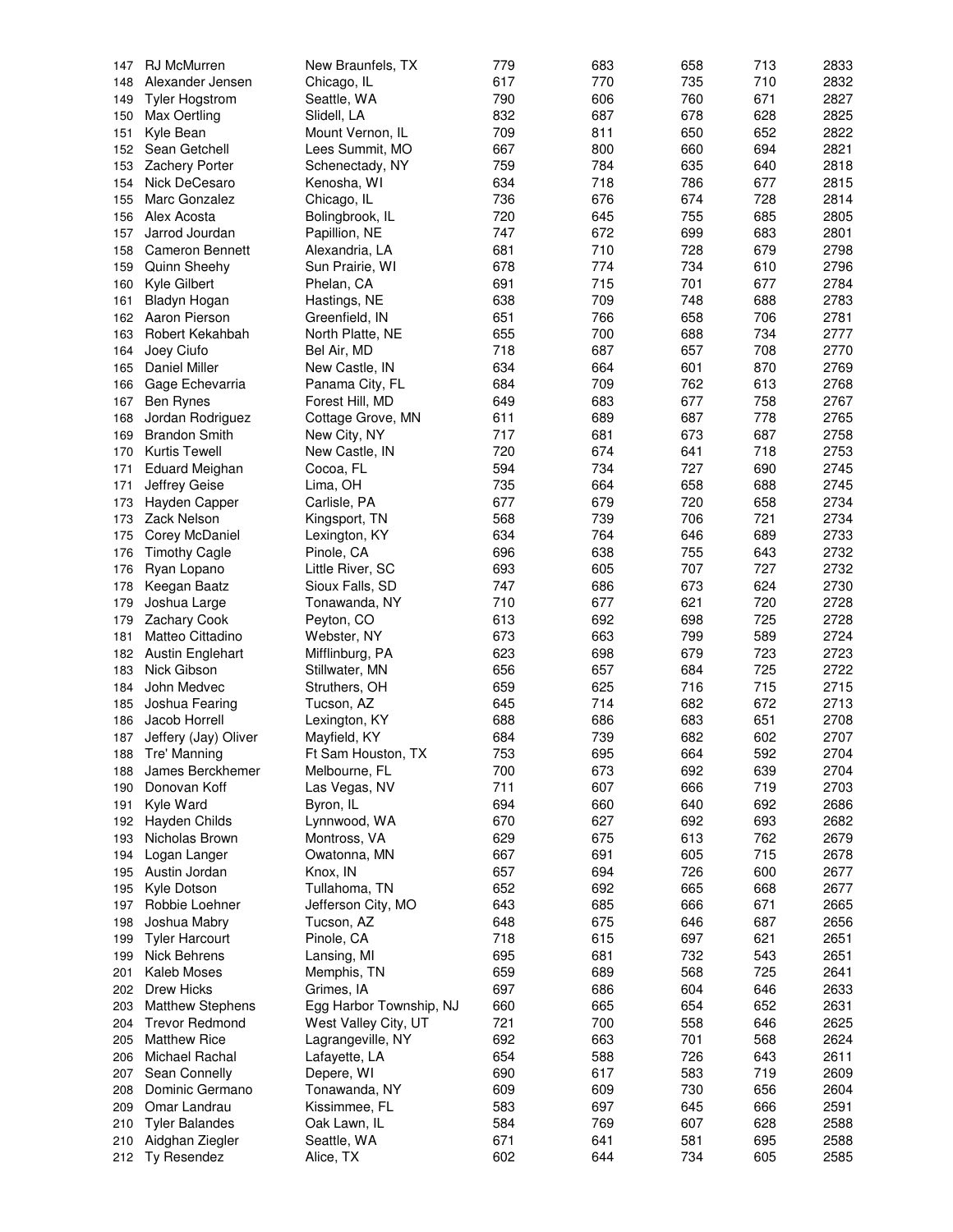| 213 | <b>Tyler Halpern</b>     | Chesapeake, VA    | 638 | 606 | 698 | 639 | 2581 |
|-----|--------------------------|-------------------|-----|-----|-----|-----|------|
| 214 | Keaton Rossi             | Roanoke, IN       | 617 | 563 | 724 | 658 | 2562 |
| 215 | Zachary Davidson         | Poynette, WI      | 578 | 628 | 767 | 587 | 2560 |
| 215 | Sam Espiritu             | Henderson, NV     | 616 | 692 | 663 | 589 | 2560 |
| 217 | Schuyler Henderson       | Cheswick, PA      | 643 | 619 | 543 | 753 | 2558 |
| 218 | <b>Shane Matthews</b>    | Hamilton, NJ      | 560 | 615 | 586 | 789 | 2550 |
| 219 | <b>Derrick Sickler</b>   | Northfield, NJ    | 647 | 677 | 639 | 586 | 2549 |
| 220 | Dustan Mahan             | Washington, OK    | 569 | 765 | 563 | 651 | 2548 |
| 221 | Martin Hoffman           | Connersville, IN  | 628 | 640 | 608 | 658 | 2534 |
| 222 | Spencer Baumruk          | Green Oaks, IL    | 598 | 639 | 727 | 568 | 2532 |
| 223 | Alex Lewis               | Maryville, TN     | 677 | 558 | 703 | 586 | 2524 |
| 224 | <b>Brandon Pendley</b>   | Utica, KY         | 666 | 547 | 647 | 657 | 2517 |
| 225 | Duncan Whitaker          | Poulsbo, WA       | 596 | 561 | 745 | 598 | 2500 |
| 226 | Jacob Bassell            | Jacksonville, FL  | 684 | 591 | 737 | 484 | 2496 |
| 227 | Jordan Robertson         | Bloomington, IN   | 633 | 603 | 591 | 661 | 2488 |
| 228 | Alexander McMahon        | Marlborough, MA   | 600 | 714 | 578 | 593 | 2485 |
| 229 | <b>Christopher Myers</b> | Panama City, FL   | 693 | 628 | 614 | 547 | 2482 |
| 230 | Jonathan Guash           | Staten Island, NY | 645 | 569 | 619 | 621 | 2454 |
| 231 | <b>Austin Castillo</b>   | Lynn Haven, FL    | 670 | 573 | 680 | 527 | 2450 |
| 232 | <b>Brian Weber</b>       | Zephyrhills, FL   | 574 | 658 | 632 | 583 | 2447 |
| 233 | Jon Langevin             | Eastlake, CO      | 652 | 623 | 637 | 531 | 2443 |
| 234 | <b>Isaac Richardson</b>  | Seattle, WA       | 676 | 573 | 613 | 559 | 2421 |
| 235 | Stephen Luna             | Antelope, CA      | 614 | 647 | 593 | 530 | 2384 |
| 236 | Stephen Brault           | Mooresburg, TN    | 517 | 636 | 580 | 643 | 2376 |
| 237 | <b>Brandon Sears</b>     | Imperial, MO      | 584 | 690 | 506 | 589 | 2369 |
| 238 | Nathan Christensen       | Streamwood, IL    | 567 | 543 | 616 | 549 | 2275 |
| 239 | <b>Isaiah Tukes</b>      | Augusta, GA       | 524 | 705 | 495 | 533 | 2257 |
| 240 | Alex Pierce              | Orange Park, FL   | 618 | 479 | 588 | 507 | 2192 |
| 241 | <b>Phillip Williams</b>  | New Braunfels, TX | 638 | 669 | 676 | 0   | 1983 |
| 241 | Nick Mover               | Apopka, FL        | 698 | 630 | 655 | 0   | 1983 |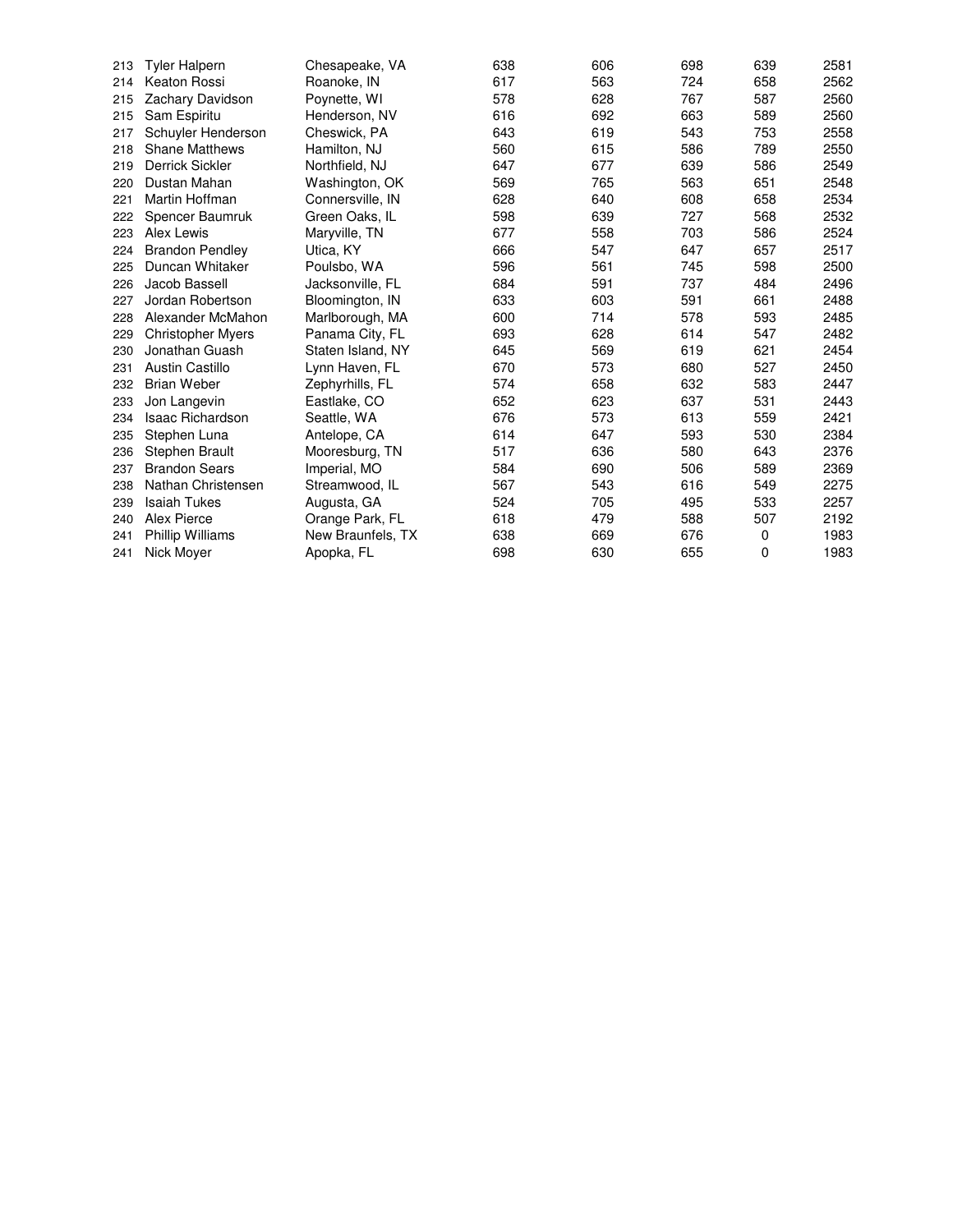| <b>U20 GIRLS</b> |                                      |                                                                                                                              |            |            |            |            |              |  |
|------------------|--------------------------------------|------------------------------------------------------------------------------------------------------------------------------|------------|------------|------------|------------|--------------|--|
| 1                | Julia Bond                           | Aurora, IL                                                                                                                   | 915        | 743        | 861        | 813        | 3332         |  |
| $\overline{c}$   | <b>Sydney Brummett</b>               | Fort Wayne, IN                                                                                                               | 717        | 889        | 814        | 817        | 3237         |  |
| 3                | Sierra Kanemoto                      | Dayton, OH                                                                                                                   | 847        | 777        | 829        | 776        | 3229         |  |
| 4                | Adrianna Stacy                       | Sebring, FL                                                                                                                  | 681        | 879        | 783        | 825        | 3168         |  |
| 5                | Samantha Gainor                      | Chesterfield, MI                                                                                                             | 761        | 800        | 840        | 755        | 3156         |  |
| 6                | <b>Heather Penatzer</b>              | Tucson, AZ                                                                                                                   | 859        | 737        | 790        | 769        | 3155         |  |
| $\overline{7}$   | <b>Haley Cummings</b>                | Huber Heights, OH                                                                                                            | 860        | 781        | 759        | 737        | 3137         |  |
| 8                | <b>Breanna Clemmer</b>               | Clover, SC                                                                                                                   | 779        | 830        | 693        | 801        | 3103         |  |
| 9                | Jessica Wolfe                        | Kettering, OH                                                                                                                | 778        | 733        | 792        | 790        | 3093         |  |
| 10               | Jessica Mellott                      | Lauderhill, FL                                                                                                               | 729        | 888        | 682        | 782        | 3081         |  |
| 11               | Lauren Pate                          | Inver Grove Heights, MN                                                                                                      | 743        | 731        | 874        | 730        | 3078         |  |
| 11               | Jacqueline Evans                     | Acton, MA                                                                                                                    | 737        | 720        | 810        | 811        | 3078         |  |
| 13               | Jordan Newham                        | Aurora, IL                                                                                                                   | 746        | 686        | 791        | 852        | 3075         |  |
| 14               | Hollyann Johansen                    | Wichita, KS                                                                                                                  | 746        | 825        | 765        | 722        | 3058         |  |
|                  |                                      | The above nine bowlers qualify for TEAM USA Team Trials. You will be contacted by High Performance Manager Tennelle Milligan | 745        | 807        | 743        | 721        | 3016         |  |
| 15               | Caitlyn Johnson                      | Beaumont, TX                                                                                                                 | 728        | 716        | 704        | 840        | 2988         |  |
| 16               | Amy Caruso<br>Adel Wahner            | Dayton, NJ<br>Las Cruces, NM                                                                                                 | 816        | 671        | 679        | 802        | 2968         |  |
| 17<br>18         | <b>Taylor Bailey</b>                 |                                                                                                                              | 736        | 654        | 734        | 832        | 2956         |  |
| 19               | Cayla Hicks                          | Joliet, IL<br>Salem, VA                                                                                                      | 650        | 772        | 824        | 709        | 2955         |  |
| 20               | Janel Westerfield                    | Jacksonville, IL                                                                                                             | 648        | 716        | 799        | 791        | 2954         |  |
| 21               | Amber MacLeod                        | Brick, NJ                                                                                                                    | 792        | 646        | 740        | 775        | 2953         |  |
| 22               | <b>Ashley Channell</b>               | Morris Chapel, TN                                                                                                            | 784        | 778        | 635        | 751        | 2948         |  |
| 22               | Alisha Noon                          | Bowling Green, OH                                                                                                            | 791        | 729        | 749        | 679        | 2948         |  |
| 24               | Taryn Gray                           | Greenville, TX                                                                                                               | 806        | 642        | 778        | 721        | 2947         |  |
| 25               | <b>Cassidy Courey</b>                | Brooklyn Center, MN                                                                                                          | 712        | 739        | 759        | 730        | 2940         |  |
| 26               | Kaitlyn Eder                         | Lithia, FL                                                                                                                   | 703        | 763        | 714        | 736        | 2916         |  |
| 27               | Natalie Koprowitz                    | Girard, IL                                                                                                                   | 707        | 760        | 675        | 763        | 2905         |  |
| 28               | Bryanna Leyen                        | Perry Hall, MD                                                                                                               | 739        | 688        | 717        | 760        | 2904         |  |
| 29               | Kaitlyn Keith                        | Bloomingdale, IL                                                                                                             | 689        | 719        | 710        | 781        | 2899         |  |
| 30               | <b>Brittany Breedlove</b>            | Montgomery, IL                                                                                                               | 776        | 731        | 675        | 712        | 2894         |  |
| 31               | Madison Janack                       | Myrtle Beach, SC                                                                                                             | 720        | 713        | 763        | 697        | 2893         |  |
| 32               | Jaelynn Hoehnen                      | Waukesha, WI                                                                                                                 | 677        | 738        | 765        | 702        | 2882         |  |
| 33               | McKenna Shaffer                      | Dandridge, TN                                                                                                                | 673        | 731        | 839        | 635        | 2878         |  |
| 34               | Laura Branch                         | Victor, NY                                                                                                                   | 754        | 716        | 651        | 756        | 2877         |  |
| 35               | Carlene Beyer                        | Ogdensburg, WI                                                                                                               | 705        | 705        | 705        | 753        | 2868         |  |
| 36               | <b>Heather Erdei</b>                 | Omaha, NE                                                                                                                    | 724        | 739        | 660        | 744        | 2867         |  |
| 37               | <b>Ashley Dunn</b>                   | Palmdale, CA                                                                                                                 | 645        | 733        | 756        | 722        | 2856         |  |
| 38               | Kelsey Hackbart                      | Bristol, PA                                                                                                                  | 747        | 663        | 721        | 724        | 2855         |  |
| 39               | Kayla Ovesny                         | Norman, OK                                                                                                                   | 685        | 708        | 673        | 781        | 2847         |  |
| 40               | <b>Brittany Arne</b>                 | East Patchogue, NY                                                                                                           | 722        | 725        | 696        | 703        | 2846         |  |
| 41               | Samantha Johnson                     | Apopka, FL                                                                                                                   | 768        | 691        | 698        | 686        | 2843         |  |
| 42               | Lauren Price                         | Chicago, IL                                                                                                                  | 689        | 703        | 663        | 785        | 2840         |  |
| 43               | Olivia Farwell                       | Elizabethtown, PA                                                                                                            | 659        | 762        | 677        | 740        | 2838         |  |
| 44               | <b>Tacey Ballen</b>                  | Centerville, OH                                                                                                              | 664        | 669        | 771        | 733        | 2837         |  |
| 45               | Kayla Crawford                       | Silvis, IL                                                                                                                   | 679        | 709        | 745        | 703        | 2836         |  |
| 46               | Sarah Wille                          | Hoffman Estates, IL                                                                                                          | 694        | 733        | 758        | 646        | 2831         |  |
| 47               | <b>Skylar McGarrity</b>              | North Babylon, NY                                                                                                            | 712        | 674        | 711        | 730        | 2827         |  |
| 48               | Emma Catone                          | Webster, NY                                                                                                                  | 679        | 719        | 744        | 684        | 2826         |  |
| 49               | Natalie Dutton                       | Jenks, OK                                                                                                                    | 684        | 721        | 726        | 694        | 2825         |  |
| 50               | Kalia Patterson                      | Charlotte, NC                                                                                                                | 780        | 770        | 687        | 585        | 2822         |  |
| 50               | <b>Lilly Shell</b>                   | Salem, VA                                                                                                                    | 742        | 702        | 728        | 650        | 2822         |  |
| 52               | Rachel Clifton                       | Oswego, IL                                                                                                                   | 693        | 783        | 687        | 656        | 2819         |  |
| 53               | <b>Taylor Todd</b>                   | Panama City, FL                                                                                                              | 699        | 682        | 728        | 708        | 2817         |  |
| 54               | Allison Hresko                       | Lebanon, PA                                                                                                                  | 699        | 702        | 742        | 673        | 2816         |  |
| 55               | Savannah Gerou                       | Kenosha, WI                                                                                                                  | 743        | 693        | 747        | 632        | 2815         |  |
| 56               | <b>Justice Davis</b>                 | Bowie, MD                                                                                                                    | 647        | 690        | 741        | 721        | 2799         |  |
| 57               | <b>Haley Carroll</b>                 | Williamsville, NY                                                                                                            | 654        | 748        | 694        | 701        | 2797         |  |
| 57               | Kaylee Joseph                        | Westerville, OH                                                                                                              | 727        | 712        | 721        | 637        | 2797         |  |
| 59               | Averi Brown                          | Columbus, OH                                                                                                                 | 690<br>686 | 682<br>707 | 689<br>689 | 734<br>705 | 2795         |  |
| 60<br>61         | Veronica Dreyfus<br>Dominique Newton | Aurora, IL<br>Farmington, NY                                                                                                 | 636        | 773        | 744        | 628        | 2787<br>2781 |  |
| 62               | Christina Kimmer                     | Monticello, MN                                                                                                               | 665        | 710        | 721        | 680        | 2776         |  |
| 63               | <b>Britaney Myers</b>                | Mechanicville, NY                                                                                                            | 774        | 696        | 649        | 653        | 2772         |  |
|                  |                                      |                                                                                                                              |            |            |            |            |              |  |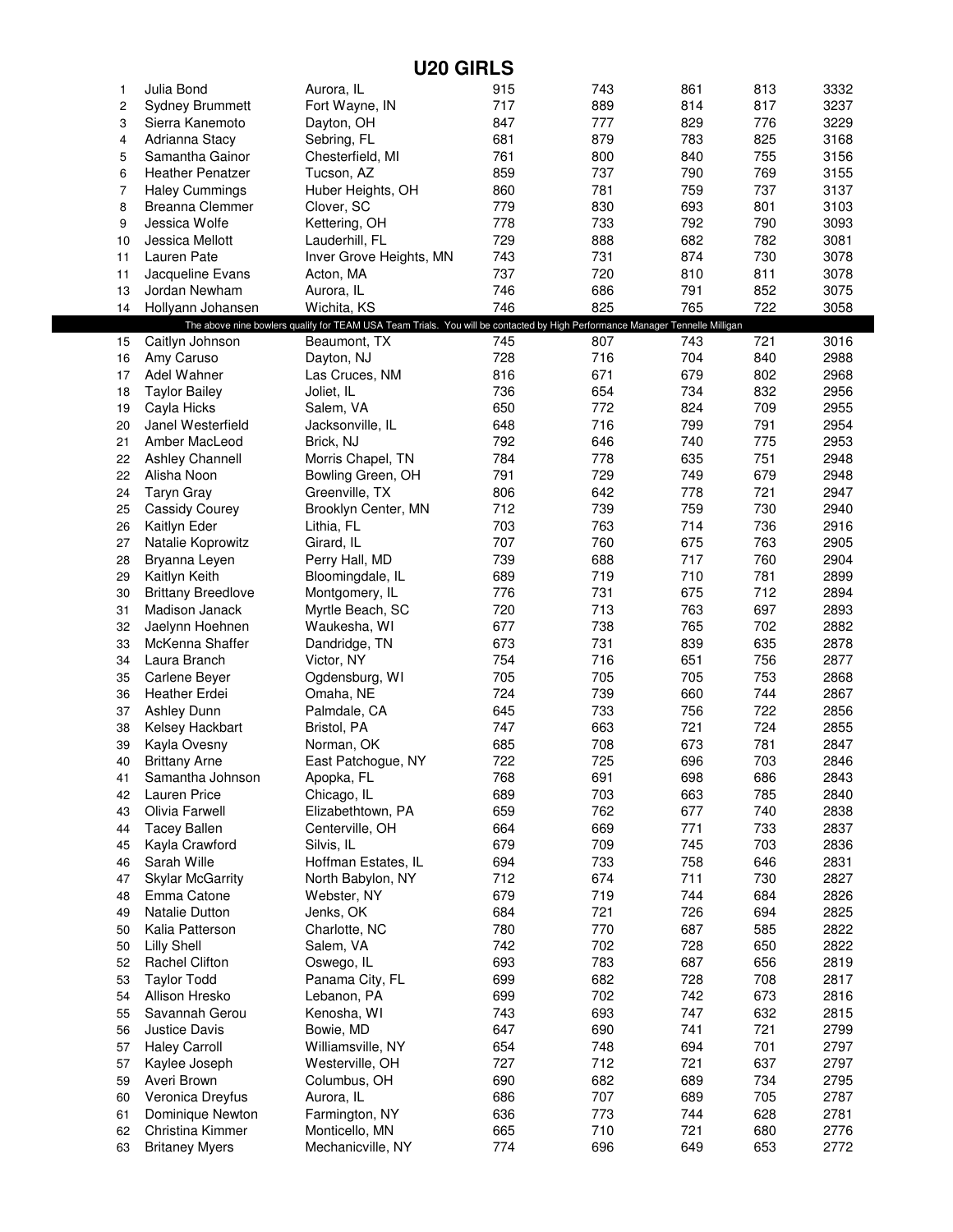| 64  | Sarah Gerken            | Brockport, NY            | 762 | 658 | 651 | 697 | 2768 |
|-----|-------------------------|--------------------------|-----|-----|-----|-----|------|
|     |                         |                          |     |     |     |     |      |
| 65  | Kasey Eaton             | Wyoming, MI              | 788 | 727 | 633 | 619 | 2767 |
| 66  | <b>Brittany Raymond</b> | Kuna, ID                 | 724 | 670 | 693 | 675 | 2762 |
| 67  | Kendra Tryniski         | Fulton, NY               | 670 | 715 | 713 | 662 | 2760 |
| 68  | Kelsey Abrahamsen       | Seattle, WA              | 635 | 745 | 694 | 683 | 2757 |
|     |                         |                          |     |     |     |     |      |
| 69  | Alexandria Smigiel      | Clinton Twp, MI          | 790 | 642 | 612 | 709 | 2753 |
| 69  | Kayla Kawyn             | Rochester, NY            | 652 | 741 | 695 | 665 | 2753 |
| 71  | <b>Nicolette Mendez</b> | Homer Glen, IL           | 785 | 690 | 613 | 662 | 2750 |
| 72  | Rebecca Dodson          | Panama City, FL          | 714 | 669 | 658 | 707 | 2748 |
|     |                         |                          |     |     |     |     |      |
| 73  | Chelsea Harris          | Muscatine, IA            | 598 | 728 | 795 | 621 | 2742 |
| 74  | Morgan Walsh            | Cheektowaga, NY          | 760 | 654 | 677 | 648 | 2739 |
| 75  | Leah Glazer             | Henderson, NV            | 677 | 660 | 641 | 760 | 2738 |
| 76  | <b>Hope Gramly</b>      |                          | 722 | 702 | 644 | 669 | 2737 |
|     |                         | Aubrey, TX               |     |     |     |     |      |
| 77  | Nicole Mikaelian        | Macomb, MI               | 608 | 757 | 714 | 652 | 2731 |
| 78  | Sydney Strohm           | Cibolo, TX               | 658 | 658 | 722 | 682 | 2720 |
| 79  | <b>Emily Notebaert</b>  | Rochester, NY            | 696 | 667 | 681 | 672 | 2716 |
| 80  | Nicole Taylor           | Bossier City, LA         | 668 | 693 | 673 | 677 | 2711 |
|     |                         |                          |     |     |     |     |      |
| 81  | Savanah Ryder           | Janesville, WI           | 636 | 697 | 749 | 627 | 2709 |
| 82  | <b>Madison McCall</b>   | North Myrtle Beach, SC   | 661 | 729 | 710 | 592 | 2692 |
| 83  | Claire Turner           | Sheridan, WY             | 648 | 710 | 699 | 628 | 2685 |
|     | Michaela Kelly          | Bettendorf, IA           | 669 | 671 | 649 | 687 | 2676 |
| 84  |                         |                          |     |     |     |     |      |
| 85  | Keondra Eaton           | Baton Rouge, LA          | 652 | 721 | 643 | 653 | 2669 |
| 86  | <b>Kelly Bishop</b>     | Columbus, OH             | 736 | 661 | 689 | 572 | 2658 |
| 87  | Jessica Shufelt         | Watervliet, NY           | 701 | 655 | 655 | 644 | 2655 |
|     |                         |                          |     |     |     |     |      |
| 88  | <b>Annalee Sisk</b>     | Rossville, IN            | 665 | 685 | 682 | 619 | 2651 |
| 89  | Arianna Campbell        | Coos Bay, OR             | 711 | 556 | 670 | 707 | 2644 |
| 90  | <b>Destiny Truly</b>    | Minneapolis, MN          | 685 | 637 | 645 | 674 | 2641 |
| 91  |                         | San Diego, CA            | 678 | 673 | 598 | 689 | 2638 |
|     | Megan Carpenter         |                          |     |     |     |     |      |
| 92  | Sabrina Fautheree       | Converse, TX             | 704 | 651 | 623 | 656 | 2634 |
| 93  | Jessica Bello           | Pennsauken, NJ           | 649 | 652 | 708 | 621 | 2630 |
| 94  | Jaimee Jaskie           | Bluffton, IN             | 650 | 691 | 679 | 603 | 2623 |
|     |                         |                          | 639 | 653 | 677 | 649 | 2618 |
| 95  | <b>Ashley Santos</b>    | Fresno, CA               |     |     |     |     |      |
| 96  | Keri Ladigo             | Newnan, GA               | 588 | 701 | 723 | 604 | 2616 |
| 97  | Margie Gish             | Peculiar, MO             | 659 | 708 | 624 | 600 | 2591 |
| 98  | Hannah Hatala           | Trenton, MI              | 651 | 663 | 681 | 591 | 2586 |
|     |                         |                          |     |     |     |     |      |
| 99  | Josie Philpot           | Corbin, KY               | 715 | 634 | 545 | 689 | 2583 |
| 100 | Montana Meyer           | Imperial, MO             | 661 | 657 | 645 | 608 | 2571 |
| 100 | Leah Samuelson          | East Moline, IL          | 549 | 694 | 611 | 717 | 2571 |
| 102 | SarahKate Palmer        | Westerville, OH          | 601 | 651 | 726 | 589 | 2567 |
|     |                         |                          |     |     |     |     |      |
| 103 | Jennifer Bisogno        | Toms River, NJ           | 642 | 580 | 642 | 699 | 2563 |
| 103 | <b>Bailee Chapman</b>   | Gonzales, LA             | 628 | 599 | 661 | 675 | 2563 |
|     | 105 Brittany McElroy    | Augusta, GA              | 704 | 623 | 576 | 652 | 2555 |
|     | Skylar Maldonado        |                          | 611 | 621 | 644 | 678 | 2554 |
| 106 |                         | Plano, TX                |     |     |     |     |      |
| 107 | Gia Denaro              | Fairport, NY             | 607 | 646 | 663 | 635 | 2551 |
| 107 | Sara Snyder             | Depew, NY                | 690 | 621 | 596 | 644 | 2551 |
| 109 | <b>Treasa Rost</b>      | Cedarburg, WI            | 635 | 632 | 619 | 661 | 2547 |
|     |                         |                          |     |     |     |     |      |
| 110 | Daimone Lewis           | Mckinney, TX             | 664 | 597 | 620 | 661 | 2542 |
| 111 | Alyssa Koston           | Rochester, NY            | 618 | 644 | 661 | 618 | 2541 |
|     | 112 Kristin Hilker      | Grand Prairie, TX        | 623 | 636 | 624 | 657 | 2540 |
| 113 | Skyler Brown            | New Milford, CT          | 703 | 526 | 590 | 711 | 2530 |
|     |                         |                          |     |     |     |     |      |
|     | 114 Abigail Salazar     | New Braunfels, TX        | 618 | 718 | 612 | 578 | 2526 |
| 115 | Madeline Woods          | Murfreesboro, TN         | 649 | 617 | 665 | 590 | 2521 |
| 116 | Amaree Durfee           | Sacramento, CA           | 613 | 676 | 615 | 600 | 2504 |
| 117 | Gilllian Moore          | Virginia Beach, VA       | 652 | 661 | 584 | 602 | 2499 |
|     |                         |                          |     |     |     |     |      |
| 118 | <b>Harley Romedy</b>    | Fernandina Beach, FL     | 599 | 624 | 612 | 662 | 2497 |
| 119 | <b>Ashley Vires</b>     | Lexington, KY            | 634 | 580 | 604 | 654 | 2472 |
| 120 | Sarah Young             | North Richland Hills, TX | 558 | 670 | 640 | 597 | 2465 |
|     |                         |                          |     |     |     |     |      |
| 121 | Krysta Schultz          | Templeton, MA            | 582 | 610 | 680 | 591 | 2463 |
| 122 | Danika Hickey           | Stryker, OH              | 564 | 590 | 636 | 663 | 2453 |
| 123 | <b>Brooke Fornetti</b>  | Iron Mountain, MI        | 652 | 544 | 632 | 624 | 2452 |
|     | 124 Carson Souders      | Andover, KS              | 638 | 649 | 568 | 588 | 2443 |
|     |                         |                          |     |     |     |     |      |
| 125 | Ashley Salzman          | Inver Grove Heights, MN  | 565 | 631 | 618 | 603 | 2417 |
| 126 | <b>Ruth Click</b>       | Bremerton, WA            | 707 | 660 | 549 | 493 | 2409 |
| 127 | Aitana Sloniker         | Colorado Springs, CO     | 552 | 632 | 635 | 556 | 2375 |
| 128 | Lauren Bate             | Mckinney, TX             | 646 | 573 | 556 | 570 | 2345 |
|     |                         |                          |     |     |     |     |      |
|     | 129 Abigail Rost        | Noblesville, IN          | 578 | 560 | 622 | 578 | 2338 |